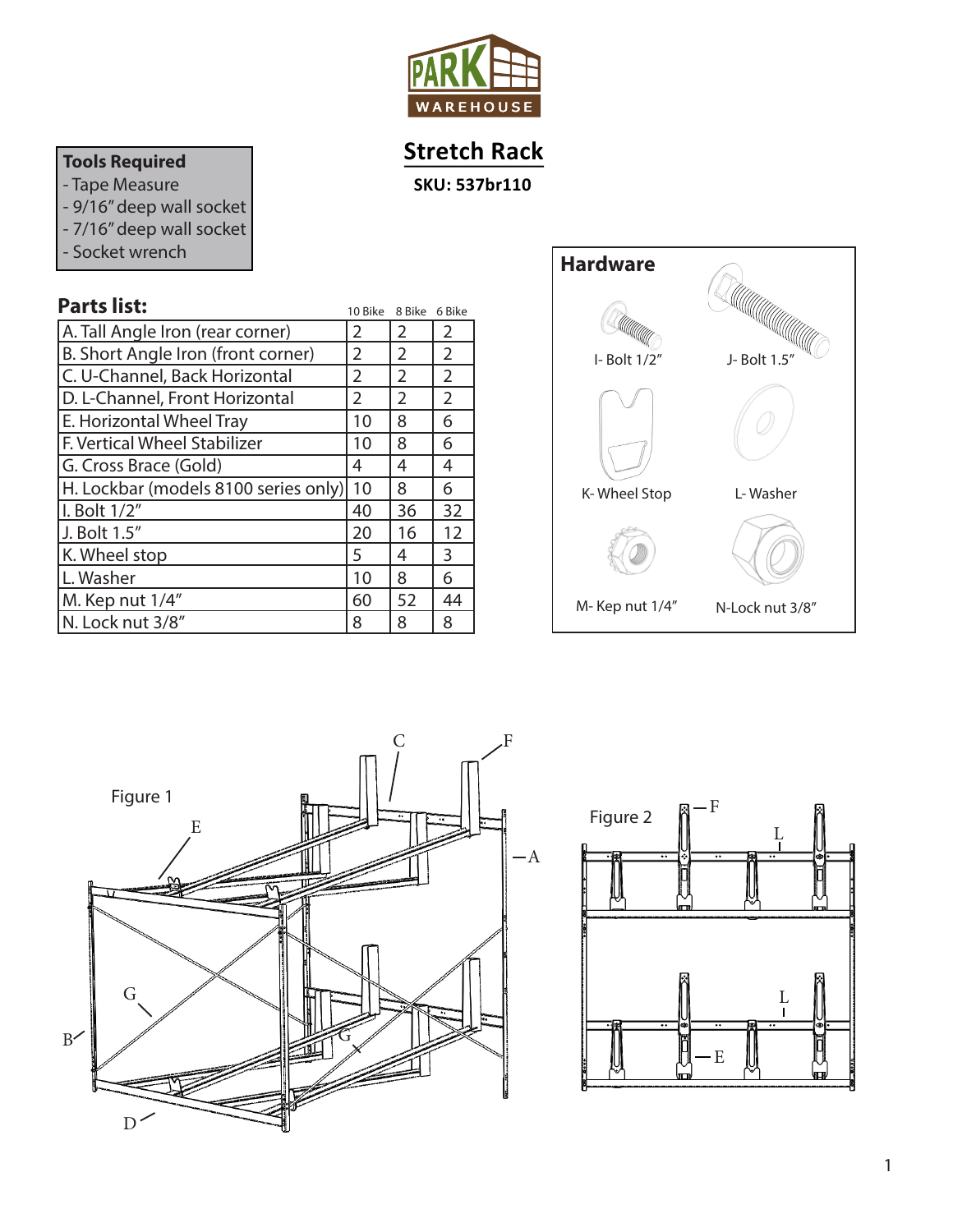## **Step 1: Rear Frame Assembly**

Using rear vertical corner(part A) attach U-channels (part C) as seen in Figure 3 and 3a. Mount bottom U-channel 15 3/4" from floor. Mount top U-channel 60 3/4" from floor. Finger tighten with 1.5" carriage bolts (hardware I) and Kep nuts (hardware M).



#### **Step 2: Front Frame Assembly**

Using front vertical corner (part B) attach L-channel (part D) as seen in Figure 4 and 4a. Mount bottom L-channel 1 1/8" from floor. Mount top L-channel 46 1/8" from floor. Finger tighten with 1.5" carriage bolts (hardware I) and Kep nuts (hardware M).



Figure 4 Figure 4a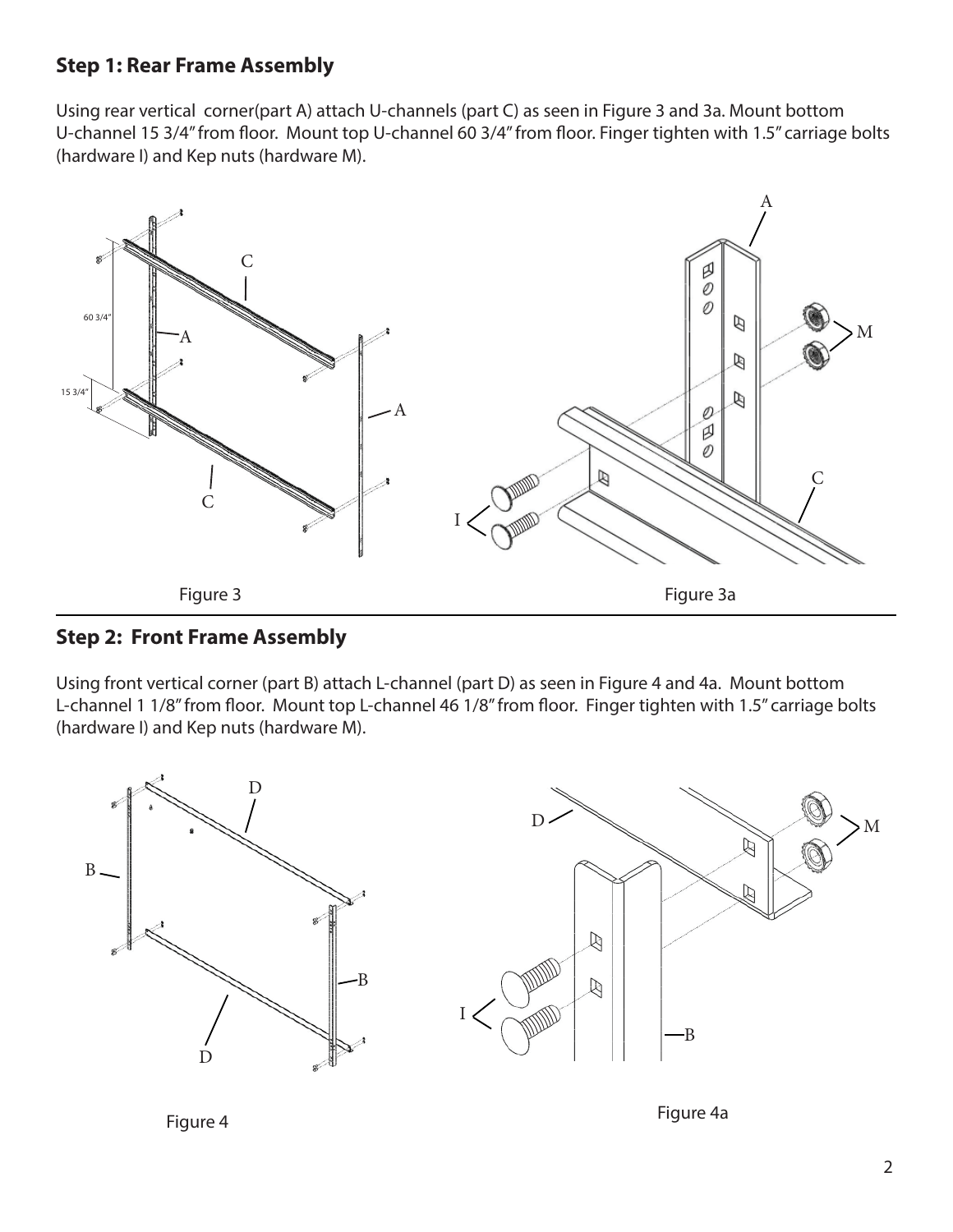# **Step 3: Attaching Front and Rear Frames**

First attach two cross rods (part G) to front vertical corner at 5" and 42" from floor using 3/8" Locknut (hardware N). Next attach the other end of the cross rods to rear vertical corner (part A) at 9 1/2" and 38 1/2" from the floor as seen in figure 5. Repeat assembly for second side. Locations of cross rods on front vertical corners are adjustable to set rack parallel to wall.

# **Step 4: Planning Bike Tray Layout**

Alternate wheel trays from raised position to flat position to space handlebars and minimize interference with adjacent bikes.



Bike Tray Requirements:

|                     | 10 bike, | 8 bike,                                           | 8 bike, | 6 bike*, |
|---------------------|----------|---------------------------------------------------|---------|----------|
|                     |          | 8010,8110   8080*,8180*   8018,8118   8016*,8116* |         |          |
| Flat trays needed   |          |                                                   |         |          |
| Raised trays needed |          |                                                   |         |          |
| Bike spacing        | 14.4''   | 18''                                              | 13.5''  | 18''     |

\*These models can be upgraded to hold an additional 2 bikes per rack by reducing bike spacing.



**Note:** For multiple units, assembly should be modified to continue staggered positions. Four additional bolt "I" and nut "M" are included to connected parts "A" and "B" for adjacent setups.



3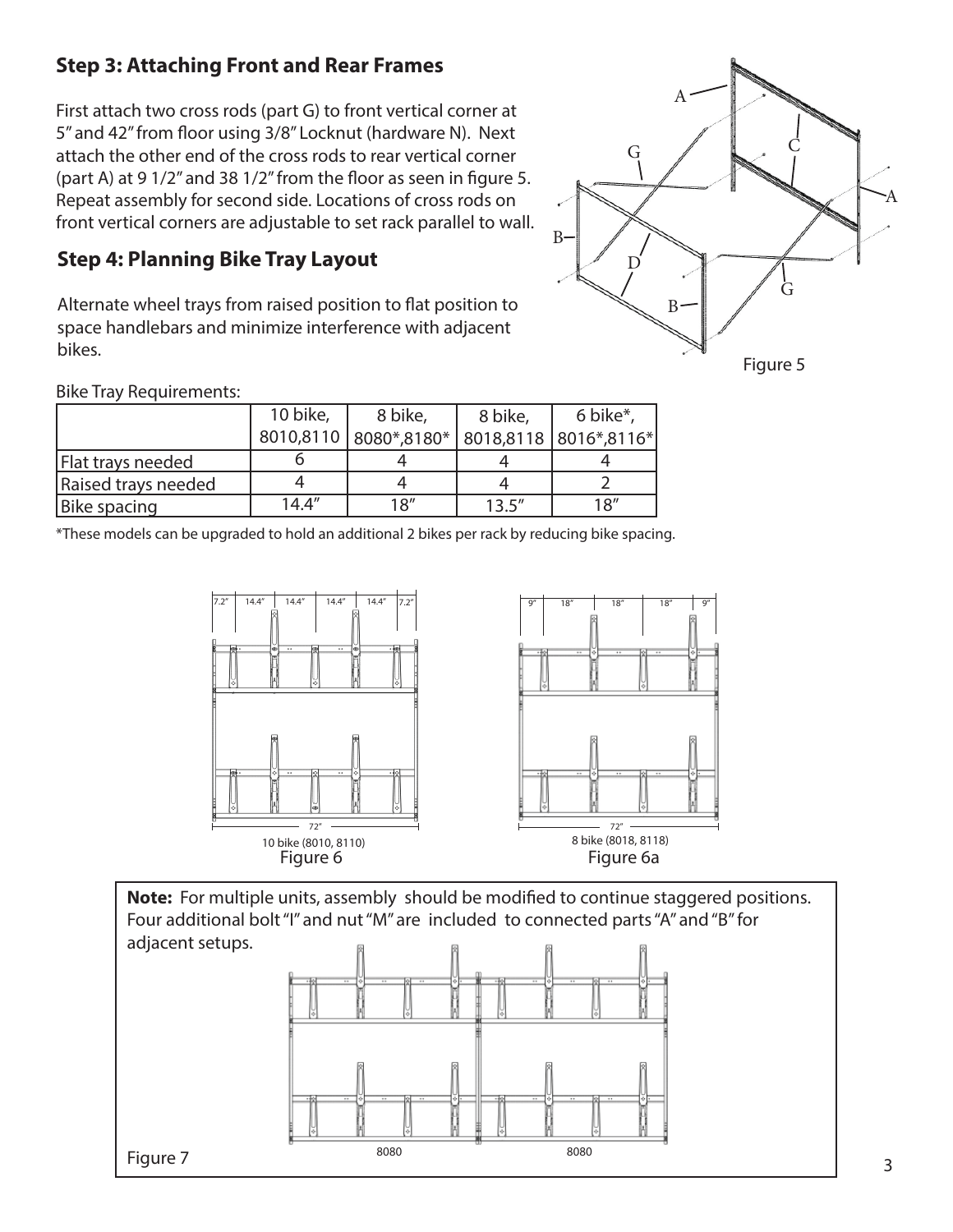# **Step 5: Bike Tray Assembly**

Flat tray assembly:

Attach horizontal wheel tray (part E) to Vertical Wheel Stabilizer (part F) using the second square hole from the end. Use a 1.5" carriage bolt, washer and kep nut, finger tighten.



Raised tray assembly :

Attach horizontal wheel tray (part E) to vertical wheel stabilizer (part F) using the first square hold from the end. Use 1.5" carriage bolt, washer, and kep nut, finger tighten.

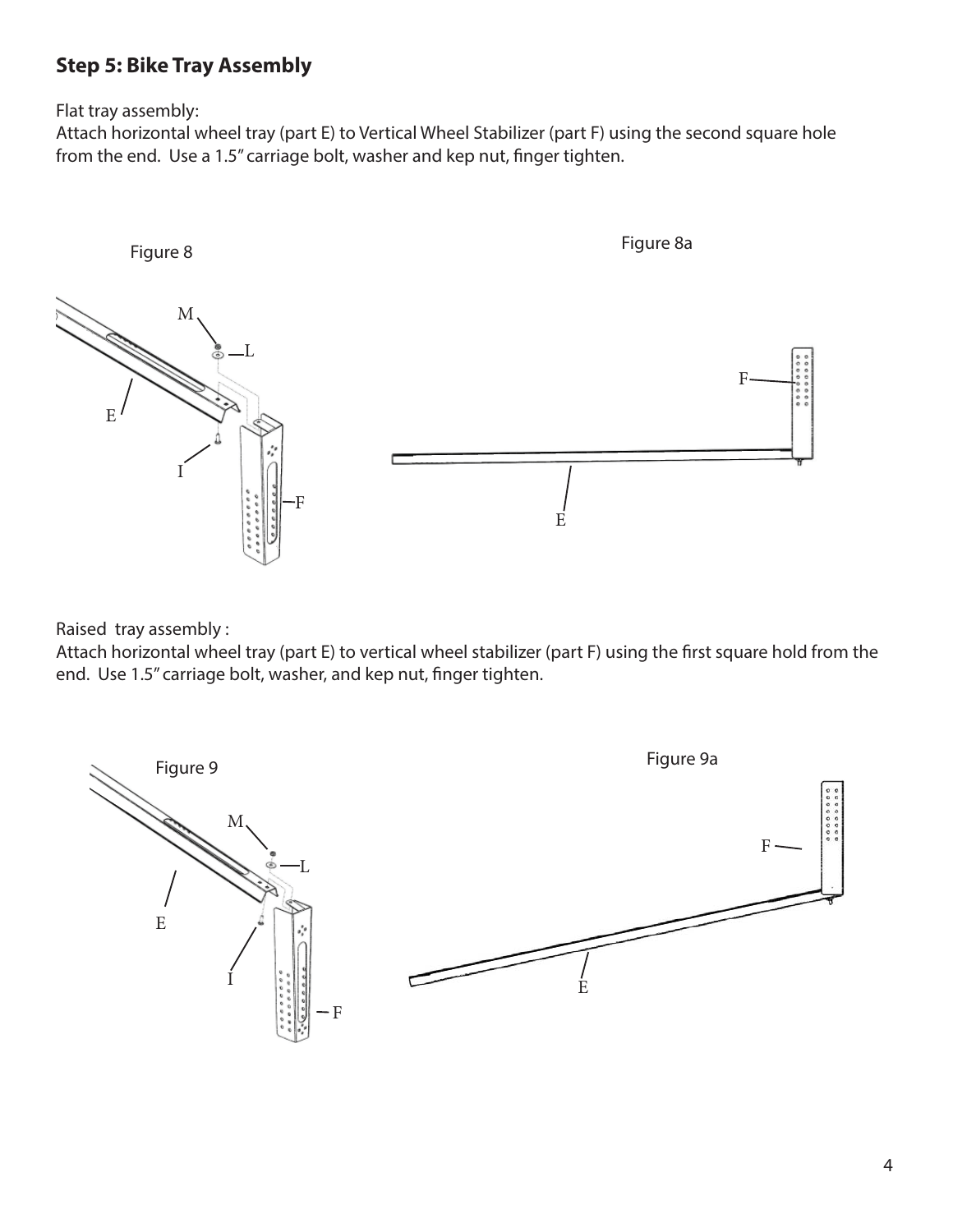## **Step 6: Mounting bike trays to frame**

Flat tray attachment:

Using a flat tray assembly from step 5, attach front L-channel (part D) through round hole located second from the end on the bike tray. Attach vertical tray through top mounting holes to rear U-channel(part C) using 1.5" bolts and nuts. See Figure 1.



Raised tray attachment:

Using a raised tray assembly from step 5, attach to front L-channel (part D) through round hole located closest to end on the bike tray. Slide wheel stop (part K) onto end of horizontal wheel tray. Attach vertical tray through bottom mounting holes to rear U-channel (part C) using 1.5" bolts and nuts. See figure 11 and 11a for spacing.